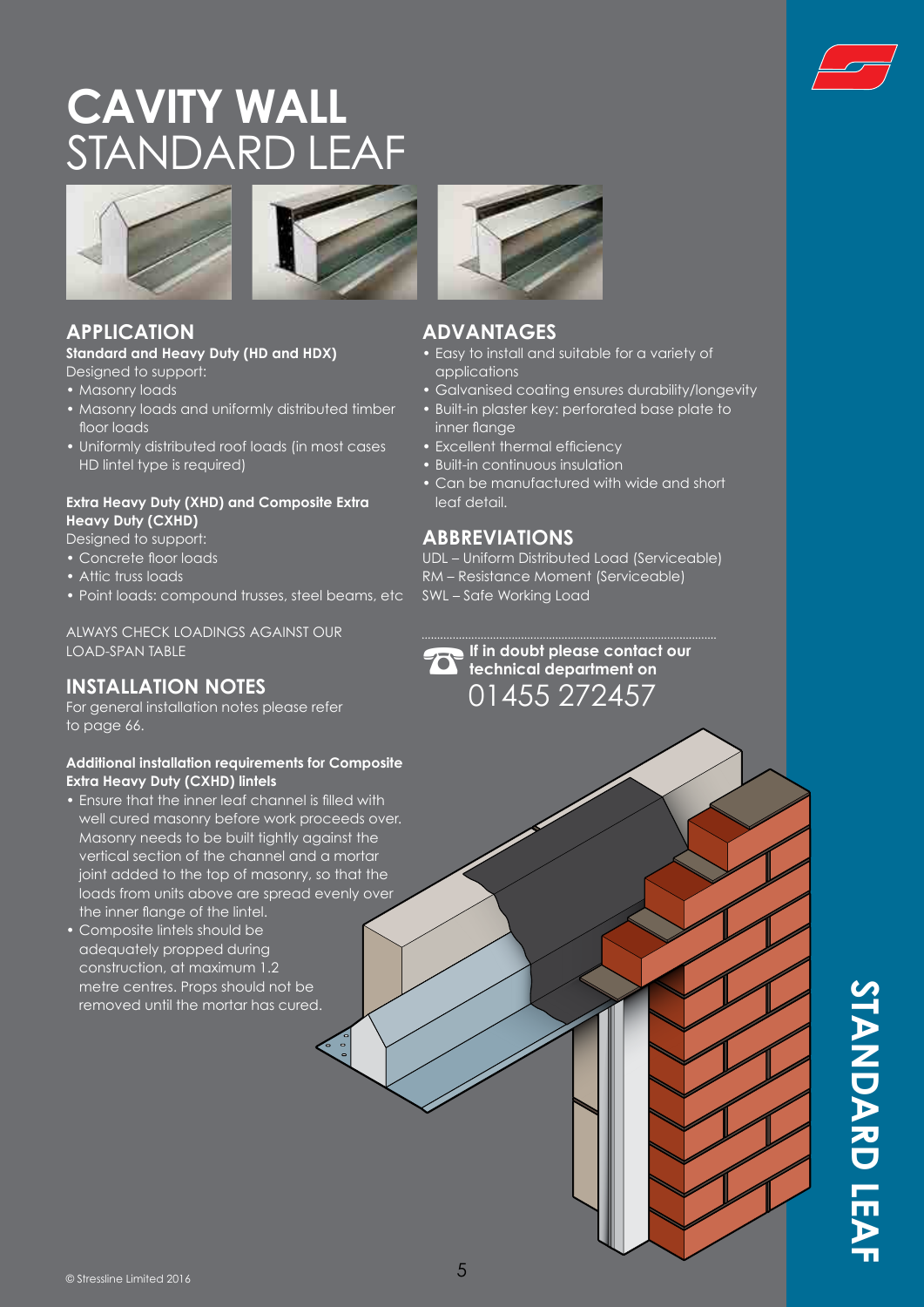

| <b>STANDARD LENGTHS (mm)</b><br>Lintels are available in increments of 150mm | 600 | 1350 1650 1950 2250 2550 3150 4050 4350<br>1200 1500 1800 2100 2400 3000 3900 4200 4800 |     |     |     |      |      |      |      |
|------------------------------------------------------------------------------|-----|-----------------------------------------------------------------------------------------|-----|-----|-----|------|------|------|------|
| Nominal Height "h" (mm)                                                      | 95  | 113                                                                                     | 134 | 140 | 153 | 190  | 190  | 225  | 225  |
| Weights (kg/m)                                                               | 6.2 | 6.8                                                                                     | 7.4 | 7.6 | 8.0 | 9.2  | 13.8 | 15.5 | 17.8 |
| SWL 1:1/3:1 (kN)                                                             | 16  | 17                                                                                      | 22  | 23  | 24  | 28   | 28   | 28   | 28   |
| SWL 19:1 (kN)                                                                | 12  | 13                                                                                      | 17  | 18  | 19  | 22   | 22   | 22   | 22   |
| RM (kNm)                                                                     | 2.2 | 2.9                                                                                     | 4.5 | 5.6 | 6.8 | 10.0 | 13.3 | 16.2 | 16.2 |

#### **SL50 HD**



| <b>STANDARD LENGTHS (mm)</b><br>Lintels are available in increments of 150mm | 600 |     |      |      |      | 1350 1650 2250 2850 3300 3750 4050  <br>1200 1500 2100 2700 3150 3600 3900 4200 |      |      |  |
|------------------------------------------------------------------------------|-----|-----|------|------|------|---------------------------------------------------------------------------------|------|------|--|
| Nominal Height "h" (mm)                                                      | 140 | 153 | 190  | 190  | 225  | 225                                                                             | 225  | 225  |  |
| Weights (kg/m)                                                               | 7.6 | 8.0 | 9.2  | 13.8 | 15.5 | 15.5                                                                            | 15.5 | 17.8 |  |
| SWL 1:1/3:1 (kN)                                                             | 42  | 40  | 41   | 41   | 41   | 35                                                                              | 33   | 33   |  |
| SWL 19:1 (kN)                                                                | 33  | 31  | 32   | 32   | 32   | 27                                                                              | 26   | 26   |  |
| RM (kNm)                                                                     | 5.6 | 6.8 | 10.0 | 13.3 | 15.5 | 15.5                                                                            | 15.5 | 16.2 |  |

#### **SL50 HDX**



| <b>STANDARD LENGTHS (mm)</b><br>Lintels are available in increments of 150mm |     | 600 1350 1650 1950 2400<br>1200 1500 1800 2250 2700 |      |      |      |  |  |
|------------------------------------------------------------------------------|-----|-----------------------------------------------------|------|------|------|--|--|
| Nominal Height "h" (mm)                                                      | 153 | 185                                                 | 190  | 225  | 225  |  |  |
| Weights (kg/m)                                                               | 8.0 | 9.1                                                 | 13.8 | 15.5 | 17.8 |  |  |
| SWL 1:1/3:1 (kN)                                                             | 51  | 53                                                  | 64   | 59   | 50   |  |  |
| SWL 19:1 (kN)                                                                | 40  | 41                                                  | 50   | 46   | 39   |  |  |
| RM (kNm)                                                                     | 6.8 | 9.0                                                 | 13.3 | 15.5 | 16.2 |  |  |

### **SL50 XHD 225**



| <b>STANDARD LENGTHS (mm)</b><br>Lintels are available in increments of 150mm |      | 600 2250 2850 3450 4050<br>2100 2700 3300 3900 4200 |      |      |      |  |  |
|------------------------------------------------------------------------------|------|-----------------------------------------------------|------|------|------|--|--|
| Nominal Height "h" (mm)                                                      | 225  | 225                                                 | 225  | 225  | 225  |  |  |
| Weights (kg/m)                                                               | 26.1 | 26.1                                                | 26.1 | 26.1 | 26.1 |  |  |
| SWL 5:1 (kN)                                                                 | 79   | 60                                                  | 49   | 41   | 40   |  |  |
| SWL 19:1 (kN)                                                                | 66   | 51                                                  | 41   | 34   | 33   |  |  |
| RM (kNm)                                                                     | 20.6 | 20.6                                                | 20.6 | 20.6 | 20.6 |  |  |

## **SL50 CXHD 150** 100mm outer leaf 50 - 65mm cavity 100 -115mm inner leaf **98 44 98 150**

Suitable to support precast concrete floors, attic trusses, and point loads.

#### **SL50 CXHD 225**

**CAVITY 50**



CAVITY 50 Suitable to support precast concrete floors, attic trusses, and point loads.

| <b>STANDARD LENGTHS (mm)</b><br>Lintels are available in increments of 150mm |      | 600 1950 2250 2550<br>1800 2100 2400 2700 |      |             |  |  |  |
|------------------------------------------------------------------------------|------|-------------------------------------------|------|-------------|--|--|--|
| Nominal Height "h" (mm)                                                      | 156  | 56                                        | 156  | 156         |  |  |  |
| Weights (kg/m)                                                               | 15.3 | 15.3                                      |      | $15.3$ 15.3 |  |  |  |
| SWL 5:1 (kN)                                                                 | 72   | 62                                        | 53   | 41          |  |  |  |
| SWL 19:1 (kN)                                                                | 61   | 52                                        | 45   | 34          |  |  |  |
| RM (kNm)                                                                     | 12.6 | $12.6^{\circ}$                            | 12.6 | 12.6        |  |  |  |

See additional installation requirements on page 5.

| <b>STANDARD LENGTHS (mm)</b><br>Lintels are available in increments of 150mm | 600  |      |                      |      |      | 1950 3150 4050 4650 4950<br>1800 3000 3900 4500 4800 5100 |  |  |
|------------------------------------------------------------------------------|------|------|----------------------|------|------|-----------------------------------------------------------|--|--|
| Nominal Height "h" (mm)                                                      | 236  | 236  | 236                  | 236  | 236  | 236                                                       |  |  |
| Weights (kg/m)                                                               | 19.0 | 19.0 | 19.0                 | 19.0 | 19.0 | 19.0                                                      |  |  |
| SWL 5:1 (kN)                                                                 | 89   | 71   | 55                   | 42   | 37   | 32                                                        |  |  |
| SWL 19:1 (kN)                                                                | 75   | 60   | 46                   | 40   | 35   | 30                                                        |  |  |
| RM (kNm)                                                                     | 21.5 |      | $21.5$   21.5   20.5 |      | 20.5 | 20.5                                                      |  |  |

See additional installation requirements on page 5.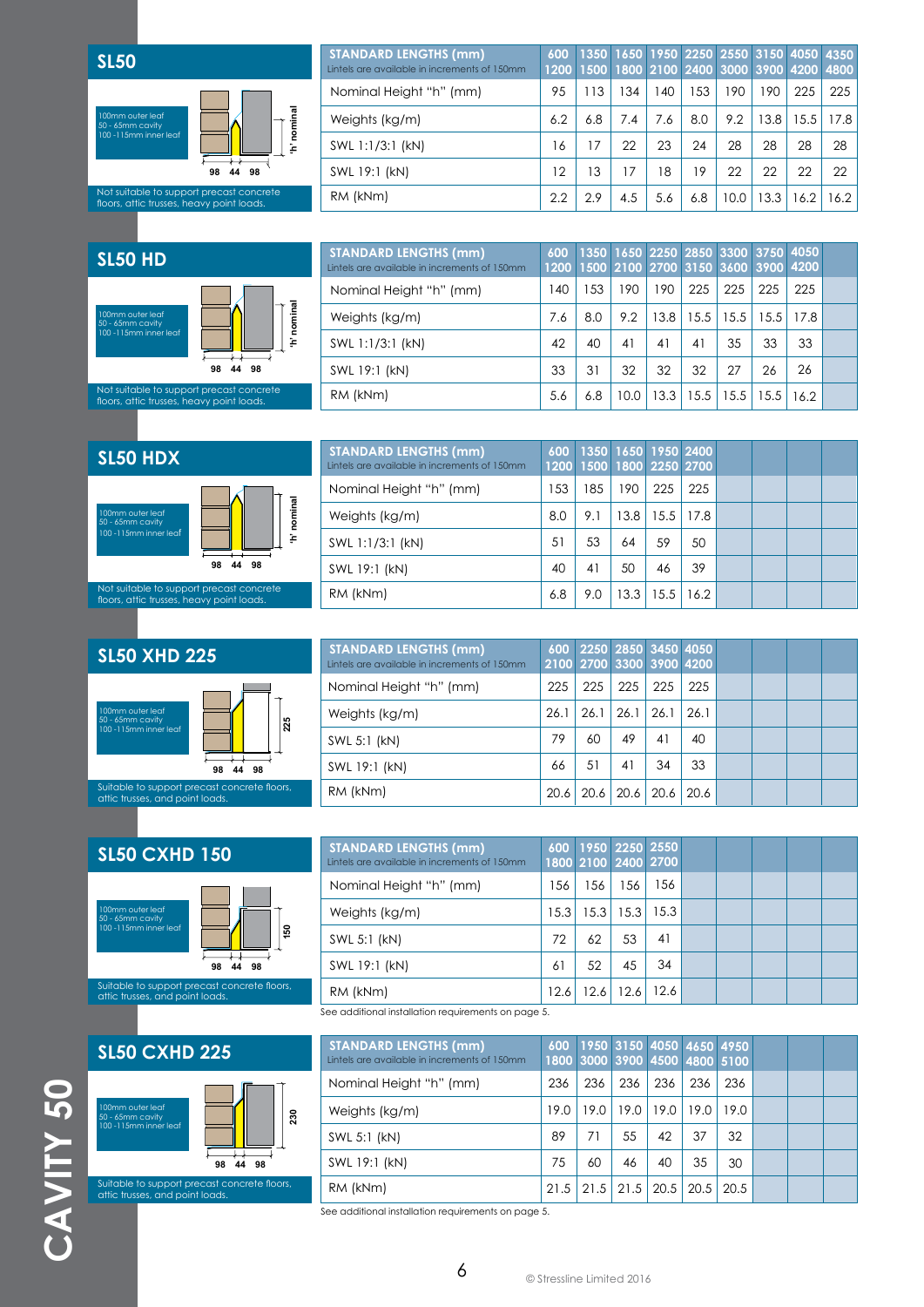| <b>STANDARD LENGTHS (mm)</b><br>Lintels are available in increments of 150mm | 600<br>1200 |     |     |     |     |      |      | 1350 1650 1950 2250 2550 3150 4050 4350<br>1500 1800 2100 2400 3000 3900 4200 4800 |      |
|------------------------------------------------------------------------------|-------------|-----|-----|-----|-----|------|------|------------------------------------------------------------------------------------|------|
| Nominal Height "h" (mm)                                                      | 95          | 113 | 34  | 140 | 53  | 190  | 190  | 225                                                                                | 225  |
| Weights (kg/m)                                                               | 6.4         | 6.9 | 7.6 | 7.8 | 8.2 | 9.4  | 14.1 | 15.7                                                                               | 18.6 |
| SWL 1:1/3:1 (kN)                                                             | 16          | 17  | 22  | 23  | 24  | 28   | 28   | 28                                                                                 | 28   |
| SWL 19:1 (kN)                                                                | 12          | 13  | 17  | 18  | 19  | 22   | 22   | 22                                                                                 | 22   |
| RM (kNm)                                                                     | 2.2         | 2.9 | 4.5 | 5.6 | 6.8 | 10.0 | 13.3 | 16.2                                                                               | 16.2 |

**SL70**



Not suitable to support precast concrete floors, attic trusses, heavy point loads.

| <b>STANDARD LENGTHS (mm)</b><br>Lintels are available in increments of 150mm | 600<br>1200 |     |      |      |      | 1350 1650 2250 2850 3300 3750 4050<br>1500 2100 2700 3150 3600 3900 4200 |               |      |  |
|------------------------------------------------------------------------------|-------------|-----|------|------|------|--------------------------------------------------------------------------|---------------|------|--|
| Nominal Height "h" (mm)                                                      | 140         | 153 | 190  | 190  | 225  | 225                                                                      | 225           | 225  |  |
| Weights (kg/m)                                                               | 7.8         | 8.2 | 9.4  | 14.1 | 15.7 | 15.7                                                                     | 15.7          | 18.6 |  |
| SWL 1:1/3:1 (kN)                                                             | 42          | 40  | 41   | 41   | 41   | 35                                                                       | 33            | 33   |  |
| SWL 19:1 (kN)                                                                | 33          | 31  | 32   | 32   | 32   | 27                                                                       | 26            | 26   |  |
| RM (kNm)                                                                     | 5.6         | 6.8 | 10.0 | 13.3 | 15.5 |                                                                          | $15.5$   15.5 | 16.2 |  |

**SL70 HD**



153 185 190 225 225  $8.2$  | 9.2 | 14.1 | 15.7 | 18.6  $51 \mid 53 \mid 64 \mid 59 \mid 50$ 40 6.8 41 9.0 50 46 39 13.3 15.5 16.2 **600 1200 1350 1500 1650 1800 1950 2250 2400 2700** Nominal Height "h" (mm) Weights (kg/m) SWL 1:1/3:1 (kN) SWL 19:1 (kN) RM (kNm) **STANDARD LENGTHS (mm)** Lintels are available in increments of 150mm

| <b>STANDARD LENGTHS (mm)</b><br>Lintels are available in increments of 150mm |      |      | 600 2250 2850 3450 4050<br>2100 2700 3300 3900 4200 |      |      |  |  |
|------------------------------------------------------------------------------|------|------|-----------------------------------------------------|------|------|--|--|
| Nominal Height "h" (mm)                                                      | 225  | 225  | 225                                                 | 225  | 225  |  |  |
| Weights (kg/m)                                                               | 27.0 | 27.0 | 27.0 27.0                                           |      | 27.0 |  |  |
| SWL 5:1 (kN)                                                                 | 79   | 60   | 49                                                  | 41   | 40   |  |  |
| SWL 19:1 (kN)                                                                | 66   | 51   | 41                                                  | 34   | 33   |  |  |
| RM (kNm)                                                                     | 20.6 | 20.6 | 20.6                                                | 20.6 | 20.6 |  |  |

| <b>STANDARD LENGTHS (mm)</b><br>Lintels are available in increments of 150mm |      |      |      | 600 1950 2250 2550<br>1800 2100 2400 2700 |  |  |  |
|------------------------------------------------------------------------------|------|------|------|-------------------------------------------|--|--|--|
| Nominal Height "h" (mm)                                                      | 156  | 156  | 156  | 156                                       |  |  |  |
| Weights (kg/m)                                                               | 16.1 | 16.1 | 16.1 | 16.1                                      |  |  |  |
| SWL 5:1 (kN)                                                                 | 72   | 62   | 53   | 41                                        |  |  |  |
| SWL 19:1 (kN)                                                                | 61   | 52   | 45   | 34                                        |  |  |  |
| RM (kNm)                                                                     | 12.6 | 12.6 | 12.6 | 12.6                                      |  |  |  |

See additional installation requirements on page 5.

| <b>STANDARD LENGTHS (mm)</b><br>Lintels are available in increments of 150mm |      |     |                      |             |      | 600 1950 3150 4050 4650 4950<br>1800 3000 3900 4500 4800 5100 |  |  |
|------------------------------------------------------------------------------|------|-----|----------------------|-------------|------|---------------------------------------------------------------|--|--|
| Nominal Height "h" (mm)                                                      | 236  | 236 | 236                  | 236         | 236  | 236                                                           |  |  |
| Weights (kg/m)                                                               | 19.8 |     | $19.8$   19.8        | $19.8$ 19.8 |      | 19.8                                                          |  |  |
| SWL 5:1 (kN)                                                                 | 89   | 71  | 55                   | 42          | 37   | 32                                                            |  |  |
| SWL 19:1 (kN)                                                                | 75   | 60  | 46                   | 40          | 35   | 30                                                            |  |  |
| RM (kNm)                                                                     | 21.5 |     | $21.5$   21.5   20.5 |             | 20.5 | 20.5                                                          |  |  |

See additional installation requirements on page 5.

| <b>SL70 HDX</b>                                                                 |                |
|---------------------------------------------------------------------------------|----------------|
| 100mm outer leaf<br>70 - 85mm cavity<br>100 -115mm inner leaf<br>98<br>98<br>64 | 5g<br>Ta<br>10 |
| historian bahasa dan kabupatèn Kabupatén Bangsarta                              |                |

Not suitable to support precast concrete floors, attic trusses, heavy point loads.

## **SL70 XHD 225**



Suitable to support precast concrete floors, attic trusses, and point loads.

### **SL70 CXHD 150**





Suitable to support precast concrete floors, attic trusses, and point loads.

#### **SL70 CXHD 225**



Suitable to support precast concrete floors, attic trusses, and point loads.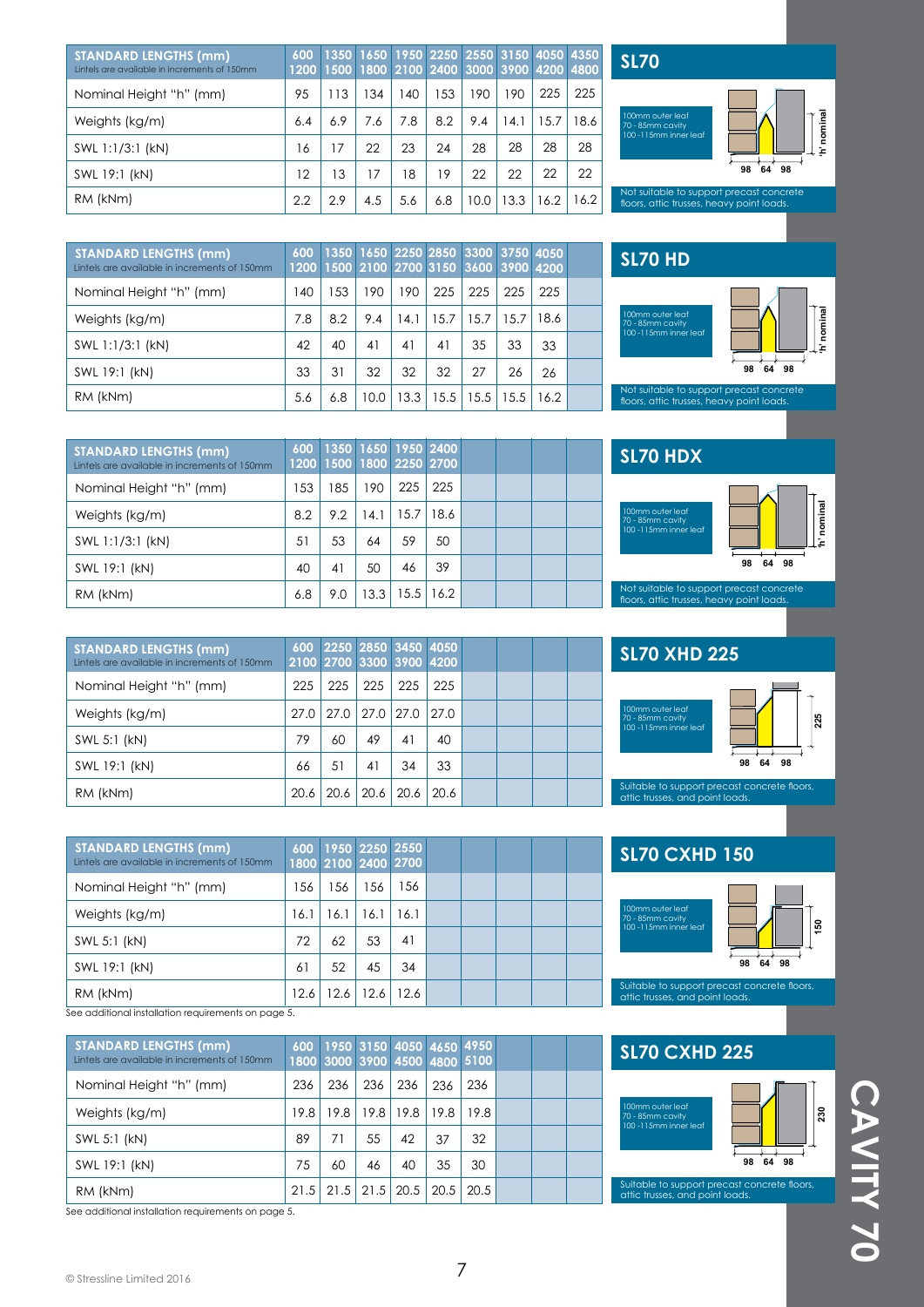

| 600<br>1200 |     |     |     |     |      |      |      |                                                                                    |
|-------------|-----|-----|-----|-----|------|------|------|------------------------------------------------------------------------------------|
| 95          | 113 | 134 | 140 | 153 | 190  | 190  | 225  | 225                                                                                |
| 6.9         | 7.4 | 8.1 | 8.3 | 8.7 | 9.9  | 14.8 | 16.5 | 19.8                                                                               |
| 16          | 17  | 22  | 23  | 24  | 28   | 28   | 28   | 28                                                                                 |
| 12          | 13  | 17  | 18  | 19  | 22   | 22   | 22   | 22                                                                                 |
| 2.2         | 2.9 | 4.5 | 5.6 | 6.8 | 10.0 | 13.3 | 16.2 | 16.2                                                                               |
|             |     |     |     |     |      |      |      | 1350 1650 1950 2250 2550 3150 4050 4350<br>1500 1800 2100 2400 3000 3900 4200 4800 |

#### **SL90 HD**



| <b>STANDARD LENGTHS (mm)</b><br>Lintels are available in increments of 150mm | 600 | 1350 1650 2250 2850 3300 3750 4050<br>1200 1500 2100 2700 3150 3600 3900 4200 |      |      |      |      |      |      |  |
|------------------------------------------------------------------------------|-----|-------------------------------------------------------------------------------|------|------|------|------|------|------|--|
| Nominal Height "h" (mm)                                                      | 140 | 153                                                                           | 190  | 190  | 225  | 225  | 225  | 225  |  |
| Weights (kg/m)                                                               | 8.3 | 8.7                                                                           | 9.9  | 14.8 | 16.5 | 16.5 | 16.5 | 19.8 |  |
| SWL 1:1/3:1 (kN)                                                             | 42  | 40                                                                            | 41   | 41   | 41   | 35   | 33   | 33   |  |
| SWL 19:1 (kN)                                                                | 33  | 31                                                                            | 32   | 32   | 32   | 27   | 26   | 26   |  |
| RM (kNm)                                                                     | 5.6 | 6.8                                                                           | 10.0 | 13.3 | 15.5 | 15.5 | 15.5 | 16.2 |  |

#### **SL90 HDX**  h' nominal **'h' nominal** 100mm outer leaf 90 -105mm cavity 100 -115mm inner leaf **98 84 98** Not suitable to support precast concrete floors, attic trusses, heavy point loads.

| <b>STANDARD LENGTHS (mm)</b><br>Lintels are available in increments of 150mm | 600 |     |      | 1350 1650 1950 2400<br>1200 1500 1800 2250 2700 |      |  |  |
|------------------------------------------------------------------------------|-----|-----|------|-------------------------------------------------|------|--|--|
| Nominal Height "h" (mm)                                                      | 153 | 185 | 190  | 225                                             | 225  |  |  |
| Weights (kg/m)                                                               | 8.7 | 9.7 | 14.8 | 16.5                                            | 19.8 |  |  |
| SWL 1:1/3:1 (kN)                                                             | 51  | 53  | 64   | 59                                              | 50   |  |  |
| SWL 19:1 (kN)                                                                | 40  | 41  | 50   | 46                                              | 39   |  |  |
| RM (kNm)                                                                     | 6.8 | 9.0 | 13.3 | 15.5                                            | 16.2 |  |  |

### **SL90 XHD 225** Suitable to support precast concrete floors, attic trusses, and point loads. m outer leaf 90 -105mm cavity 100 -115mm inner leaf **98 84 98 225**

| <b>STANDARD LENGTHS (mm)</b><br>Lintels are available in increments of 150mm | 600<br>2100 | 2250 2850 3450 4050<br>2700 3300 3900 4200 |      |               |      |  |  |
|------------------------------------------------------------------------------|-------------|--------------------------------------------|------|---------------|------|--|--|
| Nominal Height "h" (mm)                                                      | 225         | 225                                        | 225  | 225           | 225  |  |  |
| Weights (kg/m)                                                               | 27.8        | 27.8                                       |      | $27.8$   27.8 | 27.8 |  |  |
| SWL 5:1 (kN)                                                                 | 79          | 60                                         | 49   | 41            | 40   |  |  |
| SWL 19:1 (kN)                                                                | 66          | 51                                         | 41   | 34            | 33   |  |  |
| RM (kNm)                                                                     | 20.6        | 20.6                                       | 20.6 | 20.6          | 20.6 |  |  |



Suitable to support precast concrete floors, attic trusses, and point loads.

#### **SL90 CXHD 225**

**CAVITY 90**

**CAVITY 90** 



| <b>STANDARD LENGTHS (mm)</b><br>Lintels are available in increments of 150mm | 600  |      |      | 1950 2250 2550<br>1800 2100 2400 2700 |  |  |  |
|------------------------------------------------------------------------------|------|------|------|---------------------------------------|--|--|--|
| Nominal Height "h" (mm)                                                      | 156  | 56   | 156  | 156                                   |  |  |  |
| Weights (kg/m)                                                               | 17.0 | 17.0 | 17.0 | 17.0                                  |  |  |  |
| SWL 5:1 (kN)                                                                 | 72   | 62   | 53   | 41                                    |  |  |  |
| SWL 19:1 (kN)                                                                | 61   | 52   | 45   | 34                                    |  |  |  |
| RM (kNm)                                                                     | 12.6 | 12.6 | 12.6 | 12.6                                  |  |  |  |

See additional installation requirements on page 5.

| <b>STANDARD LENGTHS (mm)</b><br>Lintels are available in increments of 150mm | 600  | 1950 3150 4050 4650 4950<br>1800 3000 3900 4500 4800 5100 |      |     |                  |      |  |  |
|------------------------------------------------------------------------------|------|-----------------------------------------------------------|------|-----|------------------|------|--|--|
| Nominal Height "h" (mm)                                                      | 236  | 236                                                       | 236  | 236 | 236              | 236  |  |  |
| Weights (kg/m)                                                               | 20.7 | 20.7                                                      | 20.7 |     | $20.7 \mid 20.7$ | 20.7 |  |  |
| SWL 5:1 (kN)                                                                 | 89   | 71                                                        | 55   | 42  | 37               | 32   |  |  |
| SWL 19:1 (kN)                                                                | 75   | 60                                                        | 46   | 40  | 35               | 30   |  |  |
| RM (kNm)                                                                     | 21.5 | 21.5                                                      | 21.5 |     | $20.5$ 20.5      | 20.5 |  |  |

See additional installation requirements on page 5.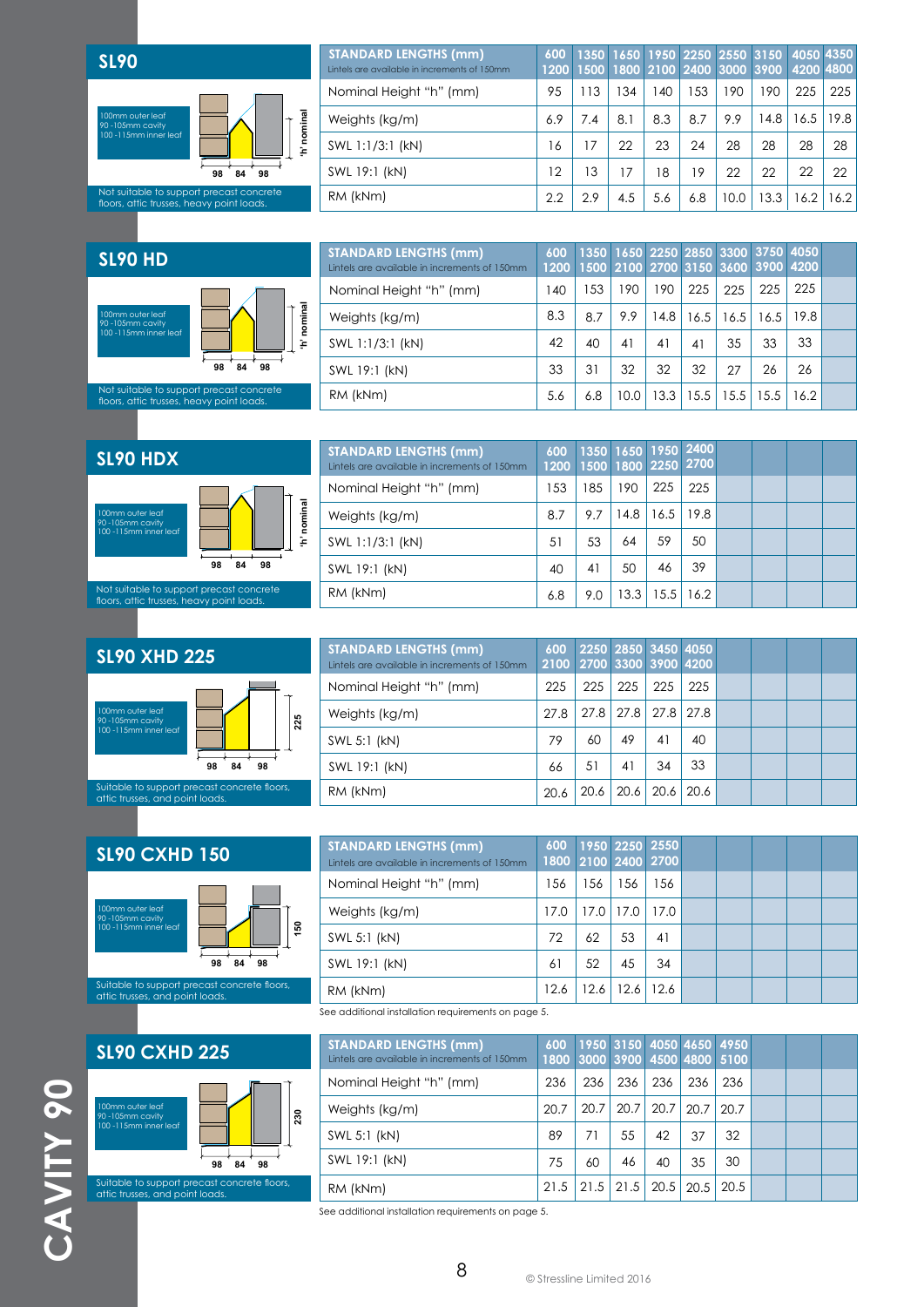| <b>STANDARD LENGTHS (mm)</b><br>Lintels are available in increments of 150mm | 600 |     |     |     |     |      | 1350 1650 1950 2250 2550 3150 4050 4350<br>1200 1500 1800 2100 2400 3000 3900 4200 4800 |      |      |
|------------------------------------------------------------------------------|-----|-----|-----|-----|-----|------|-----------------------------------------------------------------------------------------|------|------|
| Nominal Height "h" (mm)                                                      | 95  | 113 | 134 | 140 | 153 | 190  | 190                                                                                     | 225  | 225  |
| Weights (kg/m)                                                               | 7.1 | 7.7 | 8.3 | 8.5 | 9.0 | 10.1 | 15.2                                                                                    | 16.9 | 20.6 |
| SWL 1:1/3:1 (kN)                                                             | 16  | 17  | 22  | 23  | 24  | 28   | 28                                                                                      | 28   | 28   |
| SWL 19:1 (kN)                                                                | 12  | 13  | 17  | 18  | 19  | 22   | 22                                                                                      | 22   | 22   |
| RM (kNm)                                                                     | 2.2 | 2.9 | 4.5 | 5.6 | 6.8 | 10.0 | 13.3                                                                                    | 16.2 | 16.2 |

**SL110**



Not suitable to support precast concrete floors, attic trusses, heavy point loads.

| <b>STANDARD LENGTHS (mm)</b><br>Lintels are available in increments of 150mm | 600<br>1200 |     |      |      | 1500 2100 2700 3150 3600 3900 4200 |      |      | 1350 1650 2250 2850 3300 3750 4050 |  |
|------------------------------------------------------------------------------|-------------|-----|------|------|------------------------------------|------|------|------------------------------------|--|
| Nominal Height "h" (mm)                                                      | 140         | 153 | 190  | 190  | 225                                | 225  | 225  | 225                                |  |
| Weights (kg/m)                                                               | 8.5         | 9.0 | 10.1 | 15.2 | 16.9                               | 16.9 | 16.9 | 20.6                               |  |
| SWL 1:1/3:1 (kN)                                                             | 42          | 40  | 41   | 41   | 41                                 | 35   | 33   | 33                                 |  |
| SWL 19:1 (kN)                                                                | 33          | 31  | 32   | 32   | 32                                 | 27   | 26   | 26                                 |  |
| RM (kNm)                                                                     | 5.6         | 6.8 | 10.0 | 13.3 | 15.5                               | 15.5 | 15.5 | 16.2                               |  |



| <b>STANDARD LENGTHS (mm)</b><br>Lintels are available in increments of 150mm | 600 | 1350 1650 1950 2400<br>1200 1500 1800 2250 2700 |      |               |      |  |  |
|------------------------------------------------------------------------------|-----|-------------------------------------------------|------|---------------|------|--|--|
| Nominal Height "h" (mm)                                                      | 153 | 185                                             | 190  | 225           | 225  |  |  |
| Weights (kg/m)                                                               | 9.0 | 10.0 <sup>°</sup>                               |      | $15.2$   16.9 | 20.6 |  |  |
| SWL 1:1/3:1 (kN)                                                             | 51  | 53                                              | 64   | 59            | 50   |  |  |
| SWL 19:1 (kN)                                                                | 40  | 41                                              | 50   | 46            | 39   |  |  |
| RM (kNm)                                                                     | 6.8 | 9.0                                             | 13.3 | 15.5          | 16.2 |  |  |

| <b>STANDARD LENGTHS (mm)</b><br>Lintels are available in increments of 150mm | 600  |      | 2250 2850 3450 4050<br>2100 2700 3300 3900 4200 |      |      |  |  |
|------------------------------------------------------------------------------|------|------|-------------------------------------------------|------|------|--|--|
| Nominal Height "h" (mm)                                                      | 225  | 225  | 225                                             | 225  | 225  |  |  |
| Weights (kg/m)                                                               | 28.7 | 28.7 | 28.7                                            | 28.7 | 28.7 |  |  |
| SWL 5:1 (kN)                                                                 | 79   | 60   | 49                                              | 41   | 40   |  |  |
| SWL 19:1 (kN)                                                                | 66   | 51   | 41                                              | 34   | 33   |  |  |
| RM (kNm)                                                                     | 20.6 | 20.6 | 20.6                                            | 20.6 | 20.6 |  |  |

| <b>STANDARD LENGTHS (mm)</b><br>Lintels are available in increments of 150mm |      |      |                 | 600 1950 2250 2550<br>1800 2100 2400 2700 |  |  |  |
|------------------------------------------------------------------------------|------|------|-----------------|-------------------------------------------|--|--|--|
| Nominal Height "h" (mm)                                                      | 156  | 56   | 156             | 156                                       |  |  |  |
| Weights (kg/m)                                                               | 17.9 | 17.9 | <sup>17.9</sup> | 17.9                                      |  |  |  |
| SWL 5:1 (kN)                                                                 | 72   | 62   | 53              | 41                                        |  |  |  |
| SWL 19:1 (kN)                                                                | 61   | 52   | 45              | 34                                        |  |  |  |
| RM (kNm)                                                                     | 12.6 | 12.6 | 12.6            | 12.6                                      |  |  |  |

See additional installation requirements on page 5.

| <b>STANDARD LENGTHS (mm)</b><br>Lintels are available in increments of 150mm |      |      |      |      |      | 600 1950 3150 4050 4650 4950<br>1800 3000 3900 4500 4800 5100 |  |  |
|------------------------------------------------------------------------------|------|------|------|------|------|---------------------------------------------------------------|--|--|
| Nominal Height "h" (mm)                                                      | 236  | 236  | 236  | 236  | 236  | 236                                                           |  |  |
| Weights (kg/m)                                                               | 21.6 | 21.6 | 21.6 | 21.6 | 21.6 | 21.6                                                          |  |  |
| SWL 5:1 (kN)                                                                 | 89   | 71   | 55   | 42   | 37   | 32                                                            |  |  |
| SWL 19:1 (kN)                                                                | 75   | 60   | 46   | 40   | 35   | 30                                                            |  |  |
| RM (kNm)                                                                     | 21.5 | 21.5 | 21.5 | 20.5 | 20.5 | 20.5                                                          |  |  |

See additional installation requirements on page 5.



Not suitable to support precast concrete floors, attic trusses, heavy point loads.

**98 104 98**

**'h' nominal**

nominal ż

100mm outer leaf 110 - 125mm cavity 100 -115mm inner leaf

**SL110 HDX** 



## **SL110 CXHD 150**



Suitable to support precast concrete floors, attic trusses, and point loads.

#### **SL110 CXHD 225**

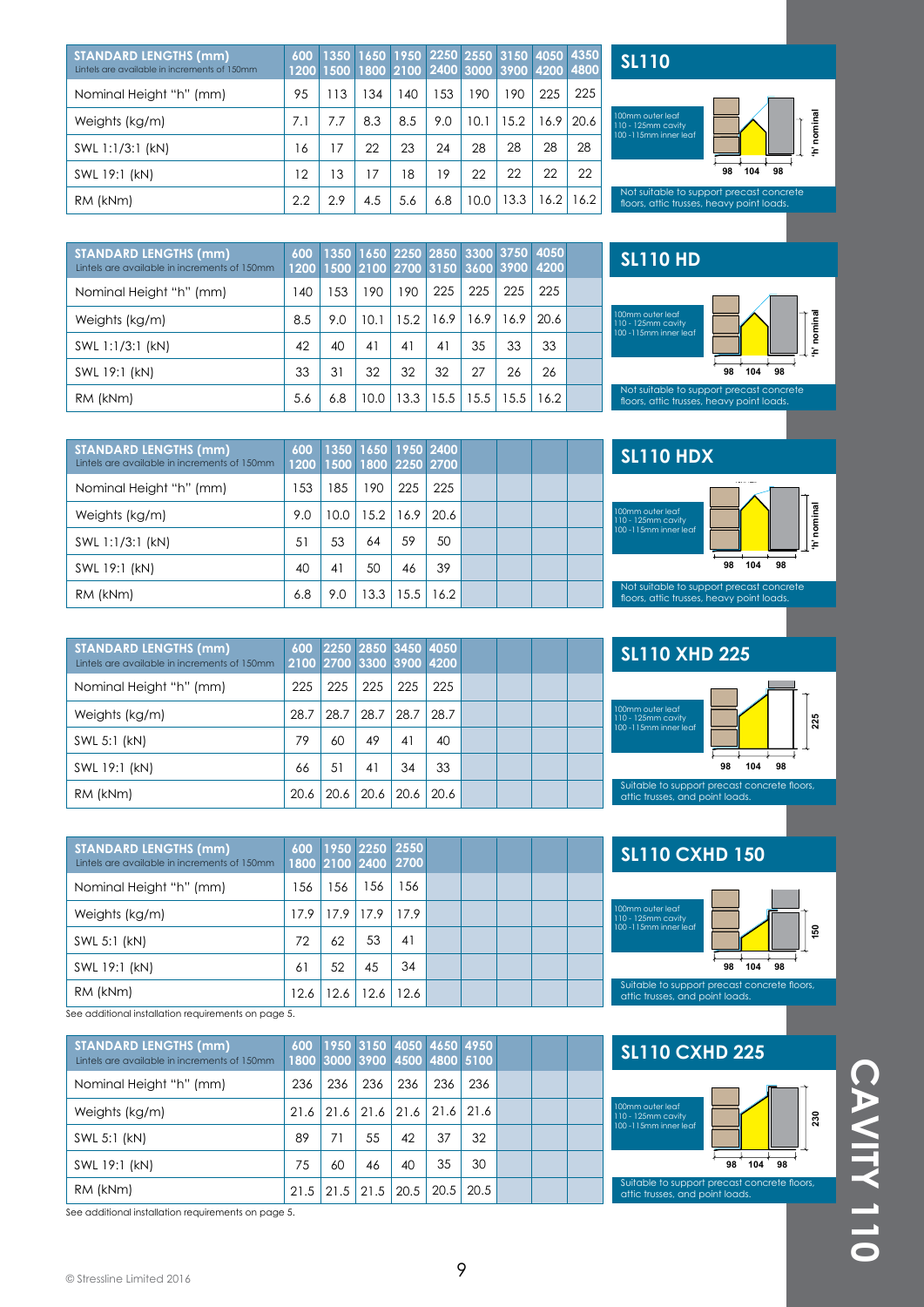

| <b>STANDARD LENGTHS (mm)</b><br>Lintels are available in increments of 150mm | 600<br>1200 |     |     |               | 1350 1650 1950 2250 2550 3150 4050 4350<br>1500 1800 2100 2400 3000 3900 4200 4800 |      |      |      |      |
|------------------------------------------------------------------------------|-------------|-----|-----|---------------|------------------------------------------------------------------------------------|------|------|------|------|
| Nominal Height "h" (mm)                                                      | 95          | 113 | 134 | 140           | 153                                                                                | 190  | 190  | 225  | 225  |
| Weights (kg/m)                                                               | 7.3         | 7.9 | 8.6 | 8.8           | 9.2                                                                                | 10.4 | 15.5 | 17.2 | 21.4 |
| SWL 1:1/3:1 (kN)                                                             | 16          | 17  | 22  | 23            | 24                                                                                 | 28   | 28   | 28   | 28   |
| SWL 19:1 (kN)                                                                | 12          | 13  | 17  | $\mathcal{B}$ | 19                                                                                 | 22   | 22   | 22   | 22   |
| RM (kNm)                                                                     | 2.2         | 2.9 | 4.5 | 5.6           | 6.8                                                                                | 10.0 | 13.3 | 16.2 | 16.2 |
|                                                                              |             |     |     |               |                                                                                    |      |      |      |      |

#### **SL130 HD**



| <b>STANDARD LENGTHS (mm)</b><br>Lintels are available in increments of 150mm | 600 |     |      |      |             |      | 1200 1500 2100 2700 3150 3600 3900 4200 | 1350 1650 2250 2850 3300 3750 4050 |  |
|------------------------------------------------------------------------------|-----|-----|------|------|-------------|------|-----------------------------------------|------------------------------------|--|
| Nominal Height "h" (mm)                                                      | 140 | 153 | 190  | 190  | 225         | 225  | 225                                     | 225                                |  |
| Weights (kg/m)                                                               | 8.8 | 9.2 | 10.4 | 15.5 | 17.2   17.2 |      | 17.2                                    | 21.4                               |  |
| SWL 1:1/3:1 (kN)                                                             | 42  | 40  | 41   | 41   | 41          | 35   | 33                                      | 33                                 |  |
| SWL 19:1 (kN)                                                                | 33  | 31  | 32   | 32   | 32          | 27   | 26                                      | 26                                 |  |
| RM (kNm)                                                                     | 5.6 | 6.8 | 10.0 | 13.3 | 15.5        | 15.5 | 15.5                                    | 16.2                               |  |

# **SL130 HDX**  100mm outer leaf 130 - 145mm cavity 100 -115mm inner leaf

Not suitable to support precast concrete floors, attic trusses, heavy point loads.

**98 124 98**

**'h' nominal**

'h' nominal

| <b>STANDARD LENGTHS (mm)</b><br>Lintels are available in increments of 150mm |     | 600 1350 1650 1950 2400<br>1200 1500 1800 2250 2700 |        |                      |      |  |  |
|------------------------------------------------------------------------------|-----|-----------------------------------------------------|--------|----------------------|------|--|--|
| Nominal Height "h" (mm)                                                      | 153 | 185                                                 | 190    | 225                  | 225  |  |  |
| Weights (kg/m)                                                               | 9.2 | 10.2                                                |        | $15.5$   17.2   21.4 |      |  |  |
| SWL 1:1/3:1 (kN)                                                             | 51  | 53                                                  | 64     | 59                   | 50   |  |  |
| SWL 19:1 (kN)                                                                | 40  | 41                                                  | 50     | 46                   | 39   |  |  |
| RM (kNm)                                                                     | 6.8 | 9.0                                                 | $13.3$ | 15.5                 | 16.2 |  |  |

#### **SL130 XHD 225**



| <b>STANDARD LENGTHS (mm)</b><br>Lintels are available in increments of 150mm | 600  |      | 2250 2850 3450 4050<br>1200 2700 3300 3900 4200 |      |      |  |  |
|------------------------------------------------------------------------------|------|------|-------------------------------------------------|------|------|--|--|
| Nominal Height "h" (mm)                                                      | 225  | 225  | 225                                             | 225  | 225  |  |  |
| Weights (kg/m)                                                               | 29.6 | 29.6 | 29.6                                            | 29.6 | 29.6 |  |  |
| SWL 5:1 (kN)                                                                 | 79   | 60   | 49                                              | 41   | 40   |  |  |
| SWL 19:1 (kN)                                                                | 66   | 51   | 41                                              | 34   | 33   |  |  |
| RM (kNm)                                                                     | 20.6 | 20.6 | 20.6                                            | 20.6 | 20.6 |  |  |

## **SL130 CXHD 150**





Suitable to support precast concrete floors, attic trusses, and point loads.

| <b>STANDARD LENGTHS (mm)</b><br>Lintels are available in increments of 150mm | 600  |      | 1800 2100 2400 2700 | 1950 2250 2550 |  |  |  |
|------------------------------------------------------------------------------|------|------|---------------------|----------------|--|--|--|
| Nominal Height "h" (mm)                                                      | 156  | 156  | 156                 | 156            |  |  |  |
| Weights (kg/m)                                                               | 18.8 | 18.8 | 18.8                | 18.8           |  |  |  |
| SWL 5:1 (kN)                                                                 | 72   | 62   | 53                  | 41             |  |  |  |
| SWL 19:1 (kN)                                                                | 61   | 52   | 45                  | 34             |  |  |  |
| RM (kNm)                                                                     | 12.6 | 12.6 | 12.6                | 12.6           |  |  |  |
|                                                                              |      |      |                     |                |  |  |  |

See additional installation requirements on page 5.

| <b>STANDARD LENGTHS (mm)</b><br>Lintels are available in increments of 150mm |      |      |     | 600 1950 3150 4050 4650 4950<br>1800 3000 3900 4500 4800 5100 |               |     |  |  |
|------------------------------------------------------------------------------|------|------|-----|---------------------------------------------------------------|---------------|-----|--|--|
| Nominal Height "h" (mm)                                                      | 236  | 236  | 236 | 236                                                           | 236           | 236 |  |  |
| Weights (kg/m)                                                               | 22.5 | 22.5 |     | 22.5 22.5 22.5 22.5                                           |               |     |  |  |
| SWL 5:1 (kN)                                                                 | 89   | 71   | 55  | 42                                                            | 37            | 32  |  |  |
| SWL 19:1 (kN)                                                                | 75   | 60   | 46  | 40                                                            | 35            | 30  |  |  |
| RM (kNm)                                                                     | 21.5 | 21.5 |     | $21.5$ 20.5                                                   | $20.5$   20.5 |     |  |  |

See additional installation requirements on page 5.

10